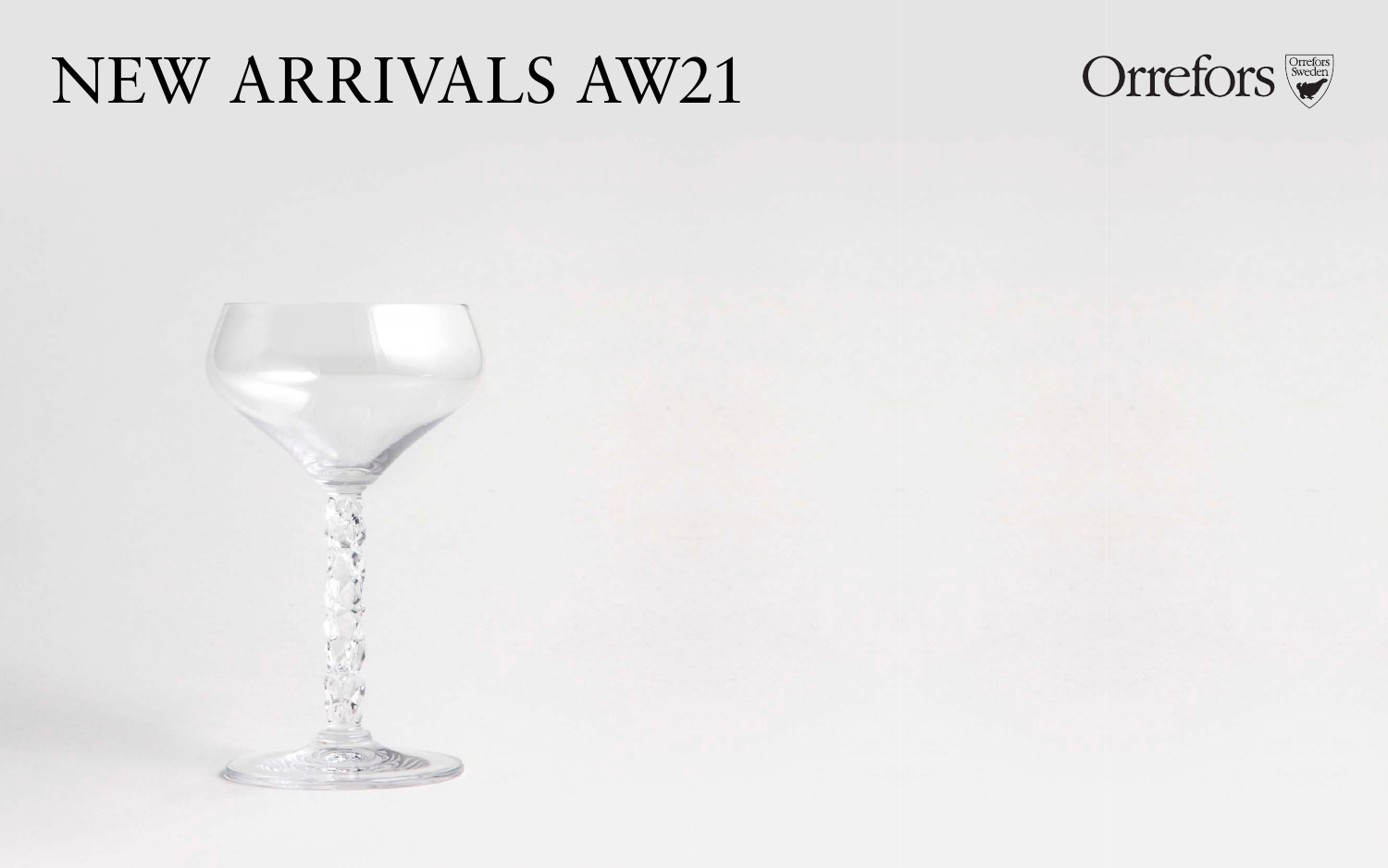

## CARAT Design Lena Bergström · 2009

With inspiration from jewels and gemstones Lena Bergström has renewed the cut crystal with the collection Carat. Carat has become one of Orrefors' most beloved with its unique, romantic and contemporary expression. There are different stemware glasses in the collection bringing a sense of luxury to the set table.



**6590108** Carat coupe 25 cl 2-pack H 163 mm Ø 97 mm Clear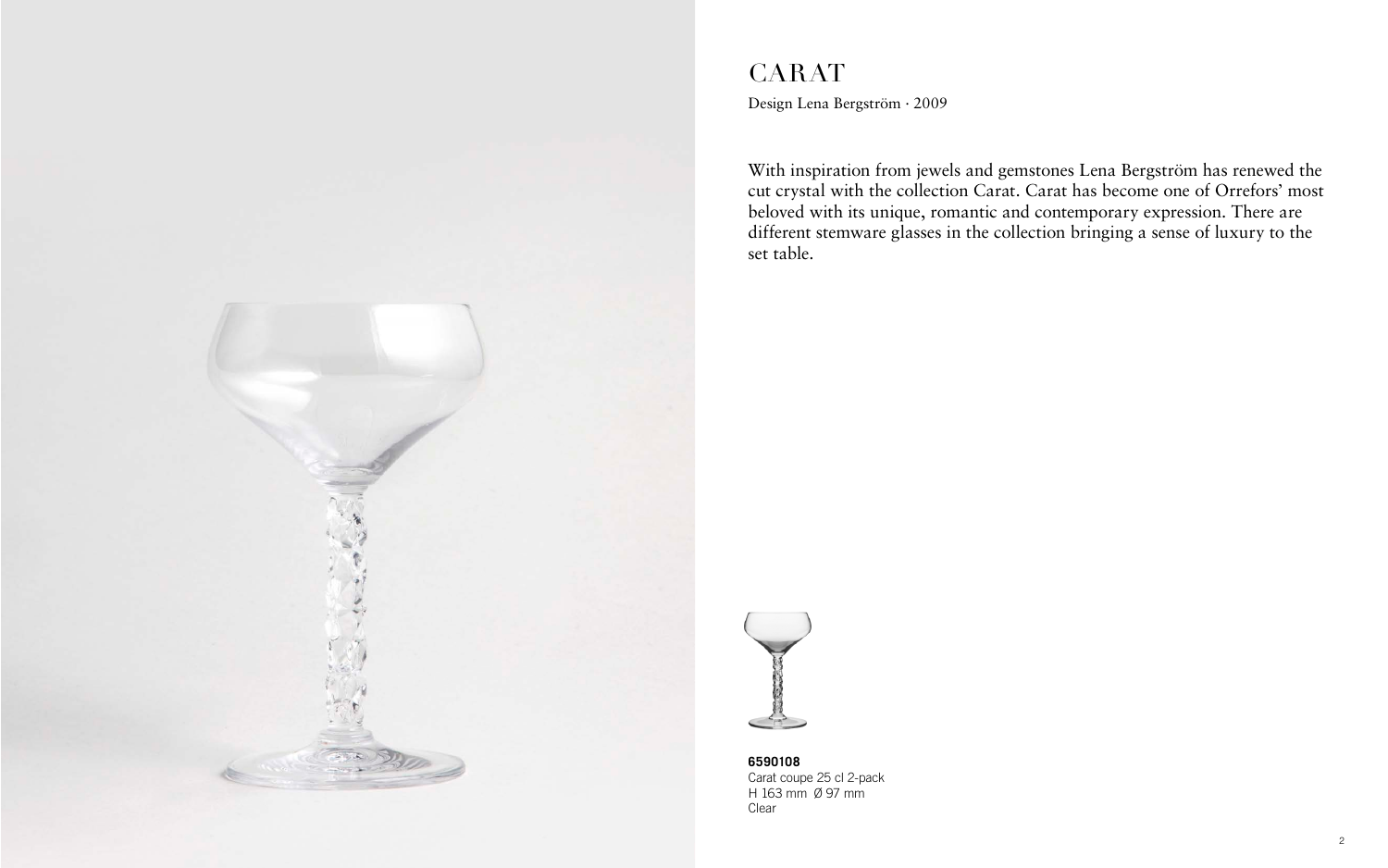#### CARAT Design Lena Bergström · 2009

With inspiration from jewels and gemstones Lena Bergström has renewed the cut crystal with the collection Carat. Carat has become one of Orrefors' most beloved with its unique, romantic and contemporary expression. There are different stemware glasses in the collection bringing a sense of luxury to the set table.



**6590109** Carat wine 44 cl 2-pack H 215 mm Ø 85 mm Clear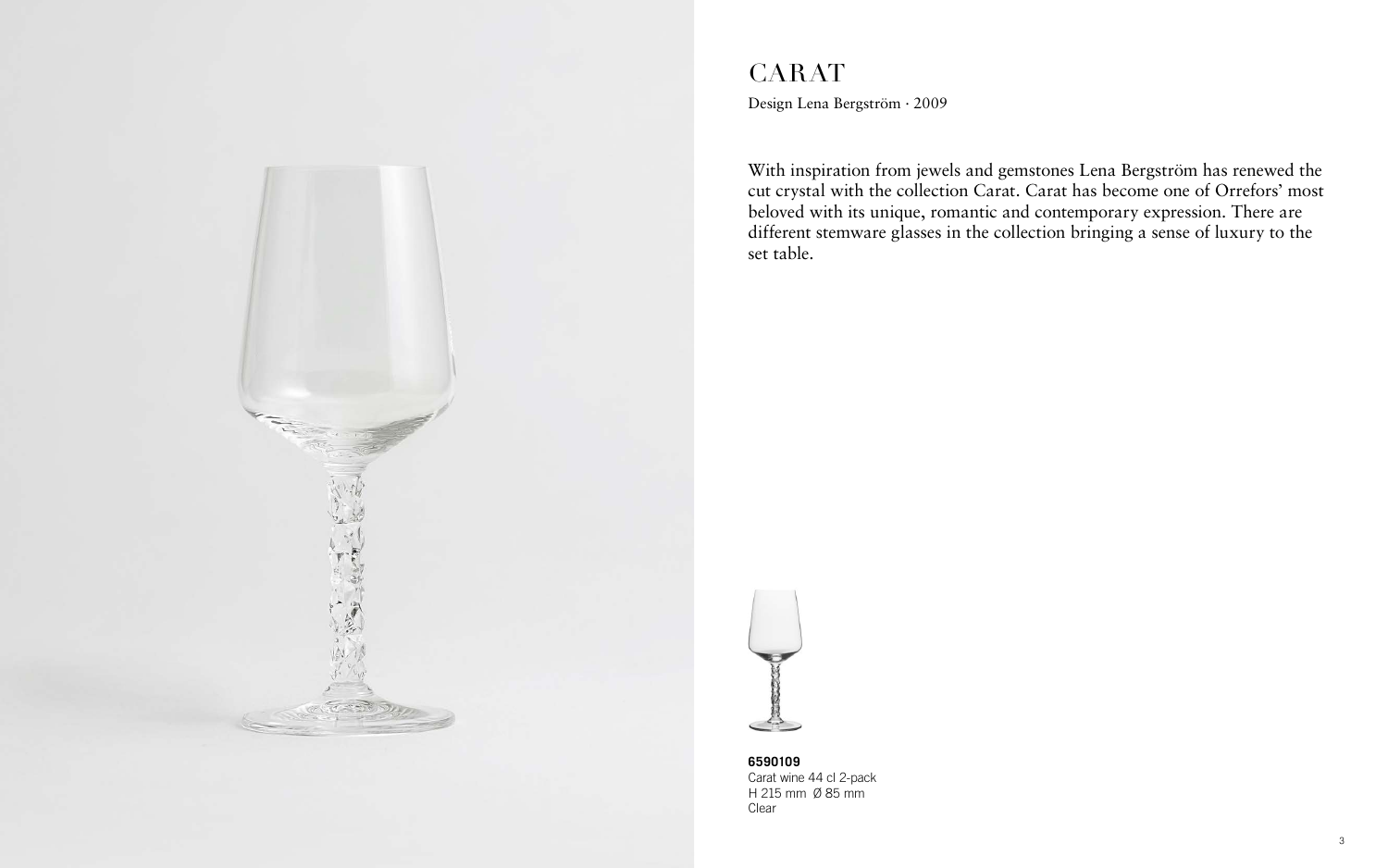

#### CARAT Design Lena Bergström · 2009

The Carat candle holder is a modern take on cut crystal with a stem creating a sense of jewels. There is a balance between the steady base and the asymmetric. The metal ring at the top is a contrast to the crystal and it protects the glass from the melting stearin.

The candle holder is available in clear crystal which comes in different sizes. Perfect to combine on the set table.

*"The black candle holder brings drama to the whole Carat collection. I associate the blackish gray color to anthracite. It's a special rock, a type of coal, just like diamonds"*

– Lena Bergström



**6590170** Carat candle holder anthracite 2-pack H 242 mm Ø 100 mm Anthracite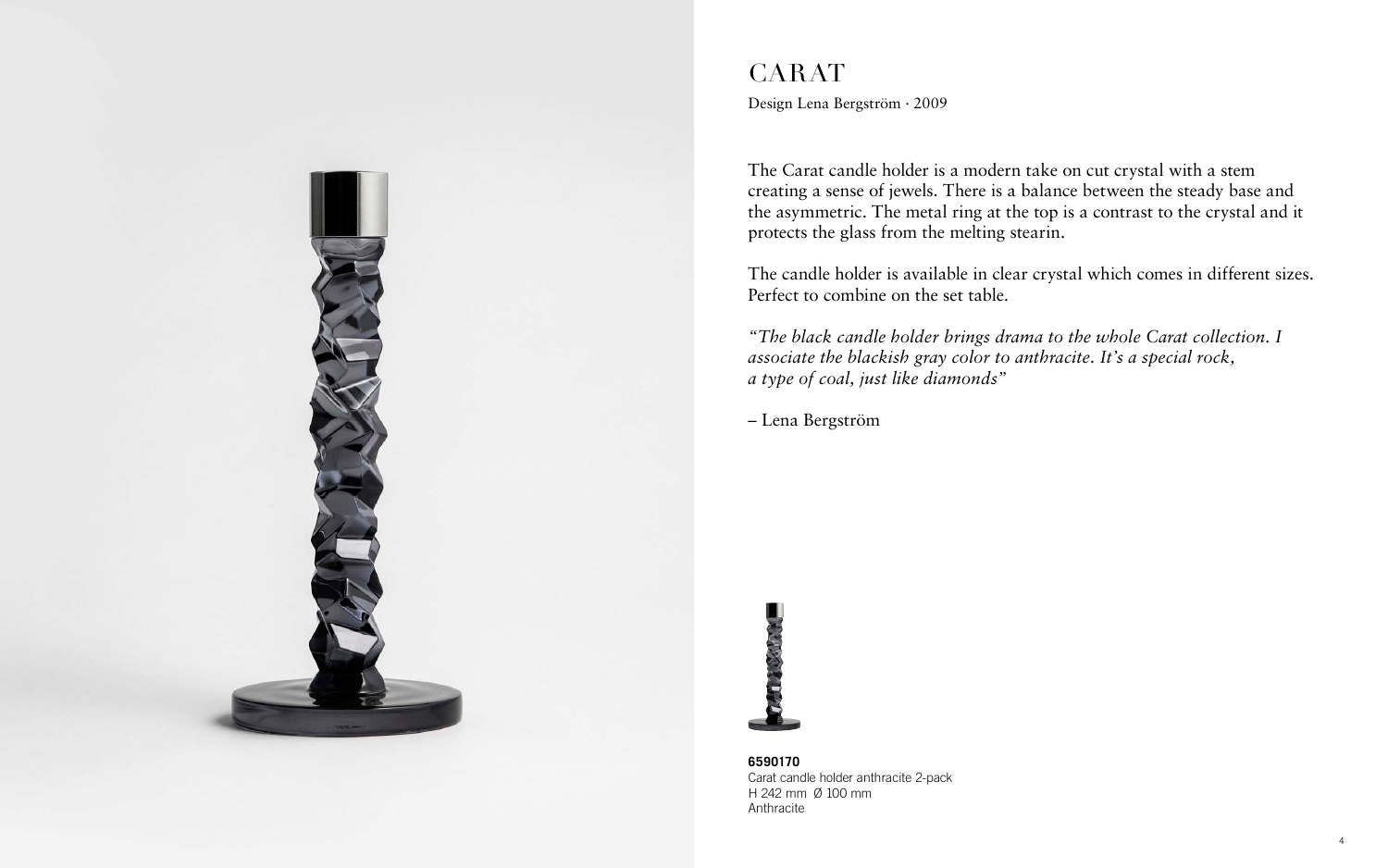

## THE SPARKLING DEVIL

Design Gunnar Cyrén · 2018

After Gunnar's passing in 2013, his sons found a large number of sketches. Eight of these have been chosen for the collection Sparkling Devils.

A new glass is launched each year until the collection is complete. The new glasses have the same colorful, characteristic appearance as the popular snaps glasses and are real eye-catchers. They are also based on the same glass craft – each glass is mouth-blown in Kosta and hand painted with real 22-carat gold.

Sparkling Devils is a tribute to Gunnar Cyrén's unique heritage and expression, but it is also an opportunity to pass on the hand-crafted glass to new generations and collectors.



**6267944** The sparkling devil 19 cl H 230 mm Ø 69 mm White